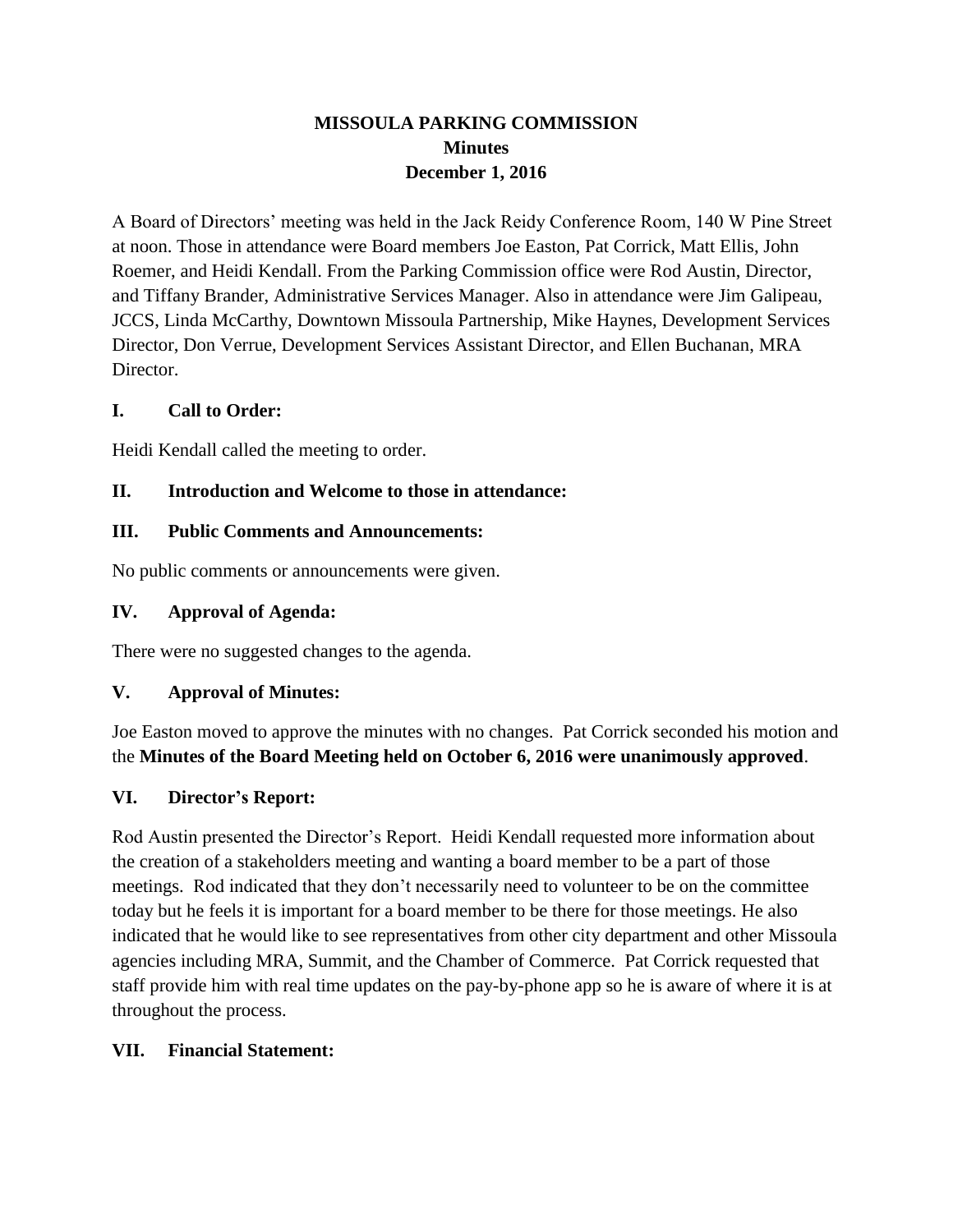Jim Galipeau gave the Board a brief update on the September financial statements and indicated that overall the financials are looking positive. MPC's expenses are currently higher than projected due to changes in personnel and the Caras Park Outfall project contribution of \$25,000.00. The Dashboard and projections worksheet are almost done and should be available by the next meeting. The financial statement has been updated to be more streamlined and easier to read.

### **VIII. Communications and Presentations: n/a**

#### **IX. Action Items:**

A. Downtown Development and MPC -

Rod Austin indicated to the Board that he would like to have a discussion about developing a policy regarding development projects Downtown. He stated that the discussion mainly revolves around the spaces that are needed for the Merc construction project. Rod stated that MPC past practice has been to not charge for any spaces utilized during construction that have been blocked off as part of a right-of-way encroachment permit and he would like the Board's opinion on continuing past practice at this point. Rod's recommendation to the Board was that the Merc not be charged for the 30 spaces they have asked in their Right of Way (R.O.W.) Encroachment permit to block. He feels that it is too far along in the process to add such a large charge to the project. He would like to use this project as a reference in forming a policy for future projects as he feels it is important to consider parking disruptions during large and lengthy construction projects. Rod indicated that MPC staff had a meeting with City Development Services staff and would like to work with them to get a streamlined process going so developers will understand the cost involved up front before moving forward with their project. Ellen Buchanan suggested that once this policy is in place, Rod should plan to attend Development Services Design Review Team meetings for construction projects in the downtown area. Don Verrue and Mike Haynes stated that Rod would be welcome to attend those meetings and felt that it would be helpful to get the information to developers at that level instead of waiting until further into their projects.

After further discussion, the Board determined that they will direct staff to create a policy for their review starting with the next board meeting. At that time they would like to use the Merc project as a model for crafting the policy and would like to see quantified numbers and loss of revenue to be used in policy discussions. Joe would like the policy to take in to account the differences between R.O.W. Encroachment permit space uses for public safety and those used for lay down access/storage.

#### **X. Non-Action Items:**

#### A. New Business

i. Electric vehicle charging stations in Park Place – Rod updated the Board and stated that the contract has been sent back to Northwestern Energy and we are just waiting on it to be finalized. Once the plan is in place, we will have separate electrical meters